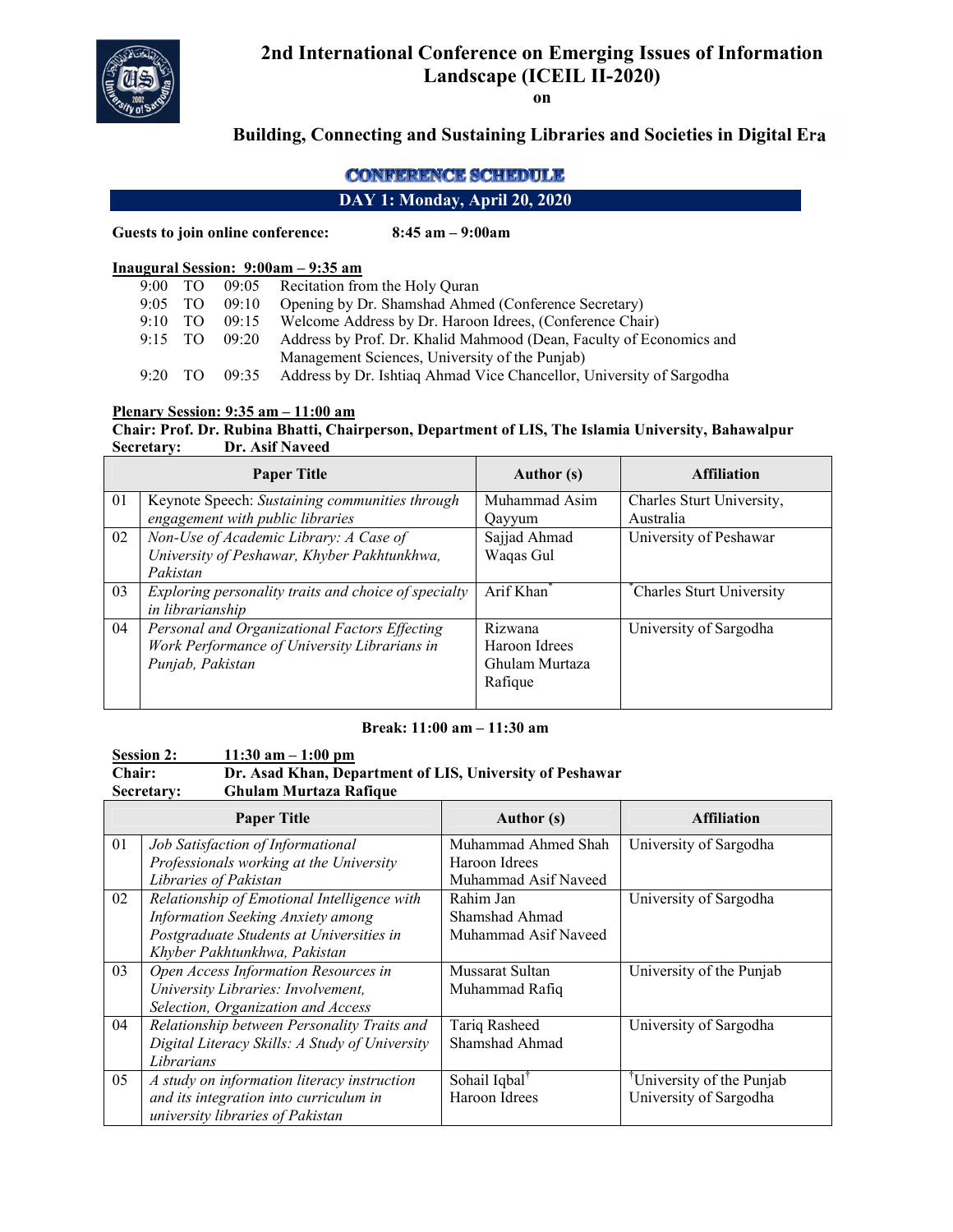#### **Session 3: 2:00 pm – 3:30 pm**

#### **Chair: Dr. Midrar Ullah, Chief Librarian NUST, Islamabad Secretary: Waqar Ahmad**

|    | <b>Paper Title</b>                                                                                                              | Author (s)                                             | <b>Affiliation</b>                                                              |
|----|---------------------------------------------------------------------------------------------------------------------------------|--------------------------------------------------------|---------------------------------------------------------------------------------|
| 01 | Libraries beyond the COVID-19: new service<br>models and technological implications                                             | Syed Adnan Adil                                        | London South Bank University                                                    |
| 02 | Current State of Research Support Services in<br>University Libraries of Pakistan                                               | Nusrat Ali<br>Muhammad Asif<br>Naveed <sup>†</sup>     | University of Gujrat<br><sup>†</sup> University of Sargodha                     |
| 03 | Relationship between Soft Skills and Service<br>Quality of Information Professionals at the<br>University of the Punjab, Lahore | Qurat-ul-Ain<br>Muhammad Asif<br>Naveed<br>Waqar Ahmad | University of Sargodha                                                          |
| 04 | Competencies Development of Librarians<br>working in Special Libraries: An Investigation                                        | Abida Parveen<br>Shakeel Ahmad Khan <sup>1</sup>       | University of Sargodha,<br><sup>†</sup> The Islamia University of<br>Bahawalpur |
| 05 | Status of Resources and Services of Public<br>Libraries in Khyber Pakhtunkhwa                                                   | Mohammad Hussain<br>Haroon Idress                      | University of Sargodha                                                          |

#### **Session 4:** General Trends  $4:00 - 4:45$  pm<br>Chair: Dr. Muneera Nasreen Ansari, C **Chair: Dr. Muneera Nasreen Ansari, Chairperson, Department of LIS, University of Karachi** Asim Khan

|          | <b>Paper Title</b>                          | Author (s)                   | <b>Affiliation</b>                  |
|----------|---------------------------------------------|------------------------------|-------------------------------------|
| 01       | Measuring Quality of Services in university | Habib ur Rehman <sup>T</sup> | University of Peshawar              |
|          | libraries: a systematic review              | Haroon Idrees <sup>T</sup>   | University of Sargodha              |
|          |                                             | Muhammad Asif                |                                     |
|          |                                             | Naveed <sup>†</sup>          |                                     |
| 02       | Perceptions of University Library Leaders   | Mir Bahader                  | Army Burn Hall College for          |
|          | Towards User Relationship Management in     | Haroon Idrees <sup>†</sup>   | Boys, Abbottabad                    |
| Pakistan |                                             | Muhammad Asif                | <sup>†</sup> University of Sargodha |
|          |                                             | Naveed <sup>†</sup>          |                                     |
| 03       | Understanding Information Behaviour of Mine | Asif Ali Rao*                | University of Sargodha              |
|          | Workers in Pakistan                         | Muhammad Asif                |                                     |
|          |                                             | Naveed <sup>*</sup>          |                                     |

# **DAY 2: Tuesday, April 21, 2020**

**Session 5: 9:00 am – 11.00 am Dr. Muhammad Haroon Usmani, Chief Librarian, University of the Punjab, Lahore** 

**Secretary: Dr. Shamshad Ahmed**

|                | <b>Paper Title</b>                                        | <b>Author</b> (s)           | <b>Affiliation</b>             |
|----------------|-----------------------------------------------------------|-----------------------------|--------------------------------|
| 01             | Building a Successful Liaison Librarians Program: The     | Shafiq Ur Rehman            | Imam Abdulrahman               |
|                | Case of Imam Abdulrahman Bin Faisal University, Saudi     | Murtaza Ashiq <sup>†</sup>  | Bin Faisal University,         |
|                | Arabia                                                    |                             | Dammam, KSA                    |
|                |                                                           |                             | <sup>†</sup> Islamabad Model   |
|                |                                                           |                             | College for Boys               |
| 02             | Dengue-Related Information Needs and Seeking Behavior     | Mahmood Ahmad               | University of the              |
|                | of Educated Population of Lahore                          | Khalid Mahmood              | Punjab                         |
|                |                                                           | Amara Malik                 |                                |
| 0 <sub>3</sub> | Attitude of Health care professionals regarding utilizing | Ghulam Farid <sup>T</sup>   | Shalamar Medical &             |
|                | the resources for seeks of medical images                 | Muhammad Rafiq <sup>†</sup> | Dental College, Lahore         |
|                |                                                           |                             | <sup>†</sup> University of the |
|                |                                                           |                             | Punjab                         |